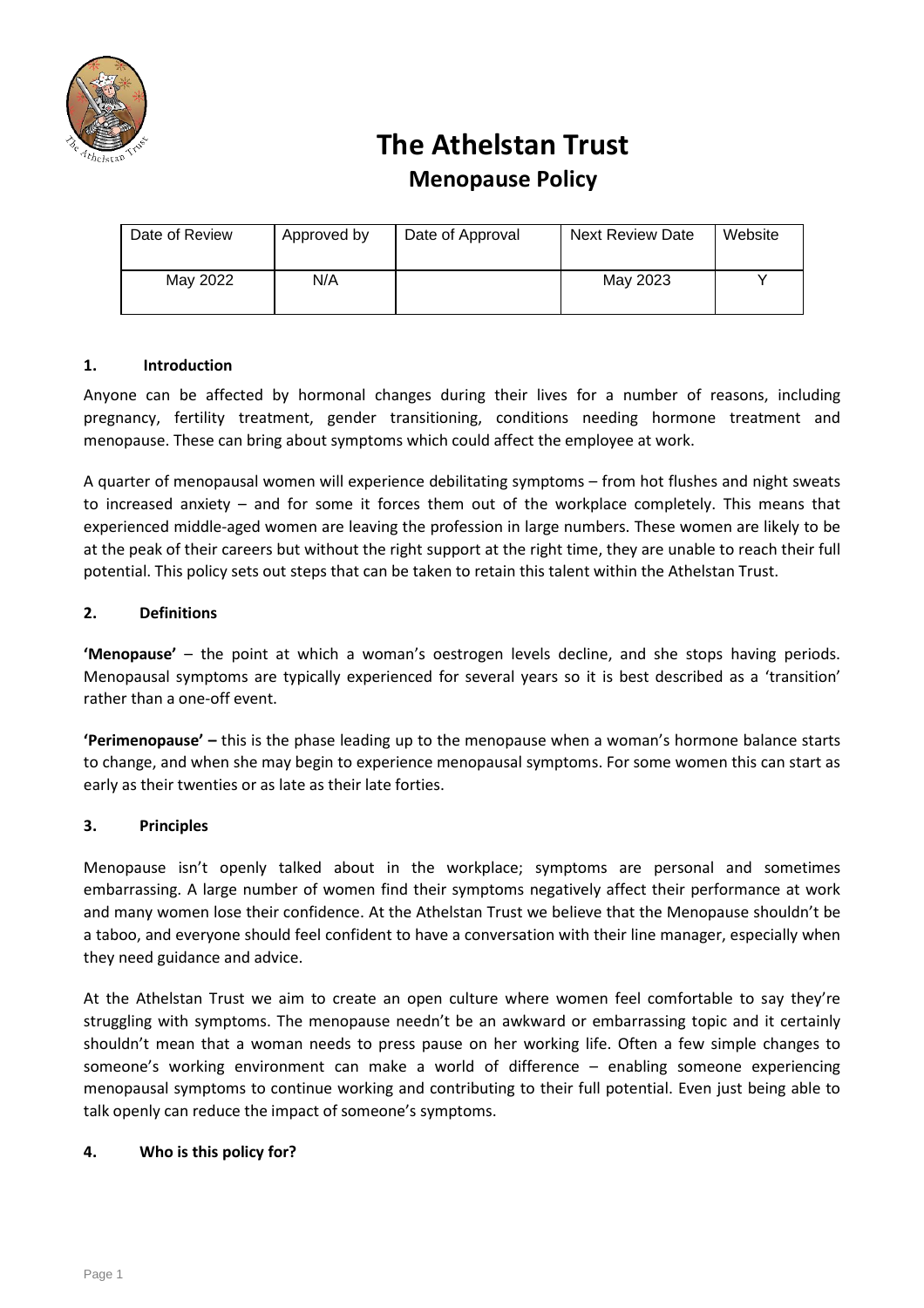The Athelstan Trust aims to support all employees experiencing menopausal symptoms, as well as helping employees and line managers understand how they can support employees experiencing such symptoms.

## **5. Why this policy matters**

The menopause is experienced by most women, usually between the ages of 45-55, although some women can experience it earlier than this, due to 'premature menopause' or surgery. Symptoms can manifest both physically and psychologically and are different for everyone. They can commonly include (but aren't limited to):

- hot flushes
- night sweats
- anxiety
- dizziness
- fatigue
- memory loss
- depression
- headaches
- recurrent urinary tract infections
- joint stiffness, aches and pains
- reduced concentration
- heavy periods.

The Athelstan Trust is putting in place this policy to ensure that it provides an inclusive and supporting working environment for women experiencing the menopause and in line with its role as a Flexible Working Ambassador.

This policy sets out the support available to women before, during and after the menopause. It is designed to ensure that women suffering with menopausal symptoms can feel empowered to ask for adjustments to ease their symptoms without embarrassment, that they can carry out their daily role in a safe working environment and they can have open discussions with colleagues and line managers so that they feel part of an inclusive culture at work.

# **6. Support and adjustments**

**Desk Fans** - Fans can be obtained by sending an email request to the school finance office.

**Safe, supportive conversations** – The Athelstan Trust aims to facilitate an open and understanding working environment and so we encourage employees to inform their line manager a or a female member of SLT that they are experiencing menopausal symptoms at an early stage to ensure that symptoms are treated and the necessary support can be made available.

**Medical support –** The Athelstan Trust encourages all employees to speak to their GP when they are suffering symptoms. The menopause support app, Balance, also offers extensive advice on all aspects of the menopause. If required a referral may be made to occupational health.